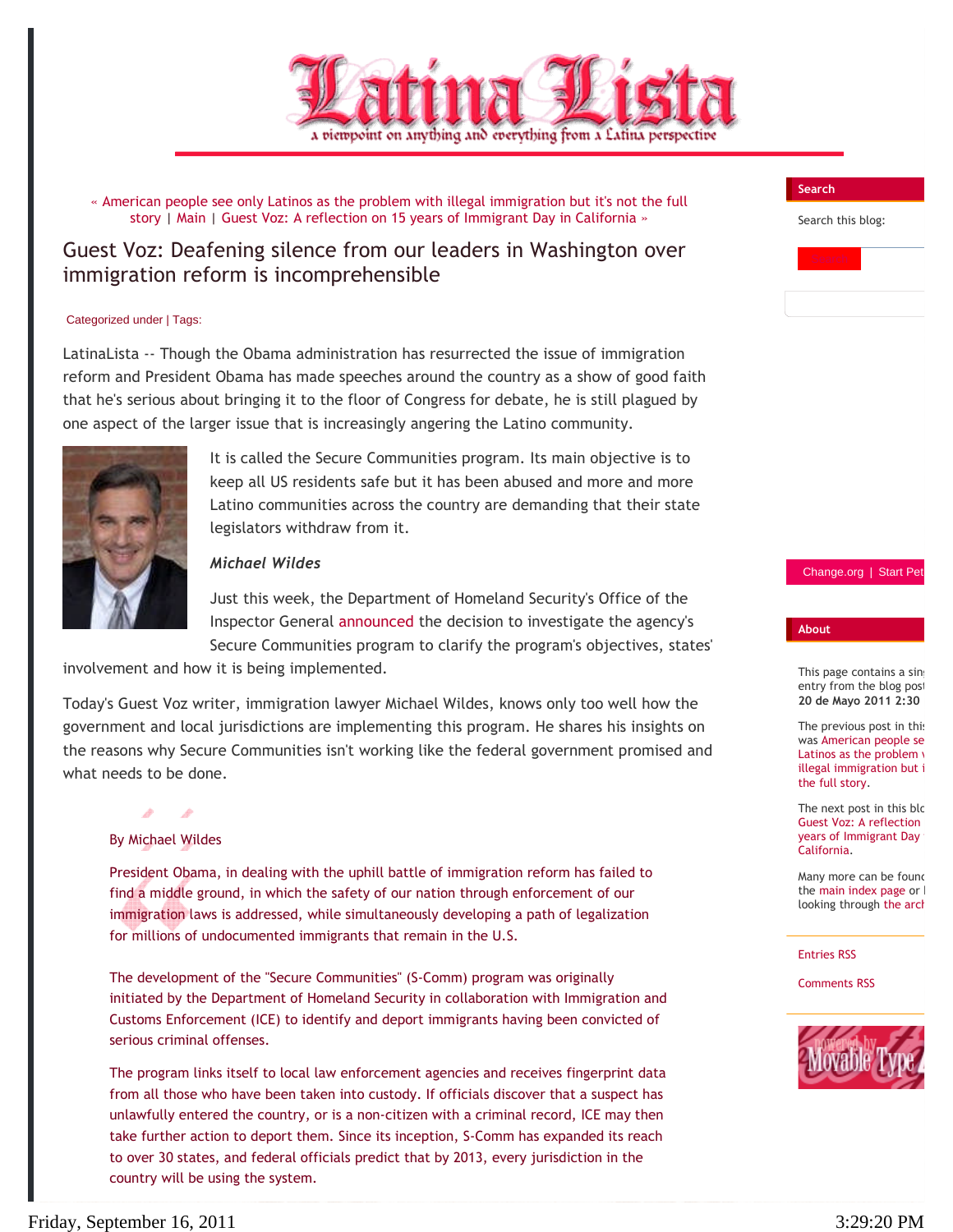However, the government's goal of excising dangerous criminals from American society has been approached in a shockingly reckless and inhumane manner. In practice, the program has been applied through sweeping, non-discriminatory methods resulting in the removal of thousands of non-criminal, undocumented immigrants.

Furthermore, the haste in which S-Comm was implemented gives states little opportunity to contest its provisions, causing much confusion and dissonance among local jurisdictions.

Failing to prioritize the program's focus exclusively on immigrants who present significant security threats to the American people greatly undermines the hard earned relationships that government officials have established within their respective immigrant communities.

Consequently, this creates a slippery slope to racial profiling among certain minority groups by local law enforcement personnel. Looking back, ICE ran into similar problems after implementing the Criminal Alien Program, which dramatically increased the number of pretextual stops by police officers against Hispanics -- exposing a staggering number of immigrant families to deportation who have done no more than live and work peaceably within our borders.

Our nation has historically depended on the immigrant workforce and talent. As our economy struggles to regain its footing, Secure Communities' haphazard approach to bolstering national security seriously stunts progress towards fiscal recovery.

Moreover, broadly attacking any and all undocumented immigrants unduly burdens taxpayers, who must now account for the additional strain on our already limited judicial resources.

Currently, with approximately 700 ICE agents and only 268 immigration judges we can not possibly remove over 15 million undocumented souls. As a practical matter, the American people are much better served by dedicating law enforcement efforts towards initiatives that genuinely ensure public safety, rather than draining funds on excessive deportation proceedings.

Our immigration system is broken and the deafening silence from our leaders in Washington is incomprehensible and a slap in the face of our efforts towards economic reform. If S-Comm continues to be managed so carelessly, the U.S runs a significant risk of damaging our nation's security and economy to the point of no return.

*Michael Wildes is a Managing Partner of Wildes & Weinberg P.C., America's preeminent immigration law firm serving international and domestic corporate and individual clients with their U.S. immigration needs. The firm has offices in New York City and Englewood, N.J. Mr. Wildes is a former Federal Prosecutor and recently completed two terms as the Mayor of Englewood, NJ where he resides. Email him at michael@wildeslaw.com or call (212) 753 -3468 if he can be of any assistance to you or someone you know.*

Posted by Marisa Treviño on 20 de Mayo 2011 2:30 PM | View Blog Reactions | Permalink



**SITE BY** 

**XOLAGRA** DESIG